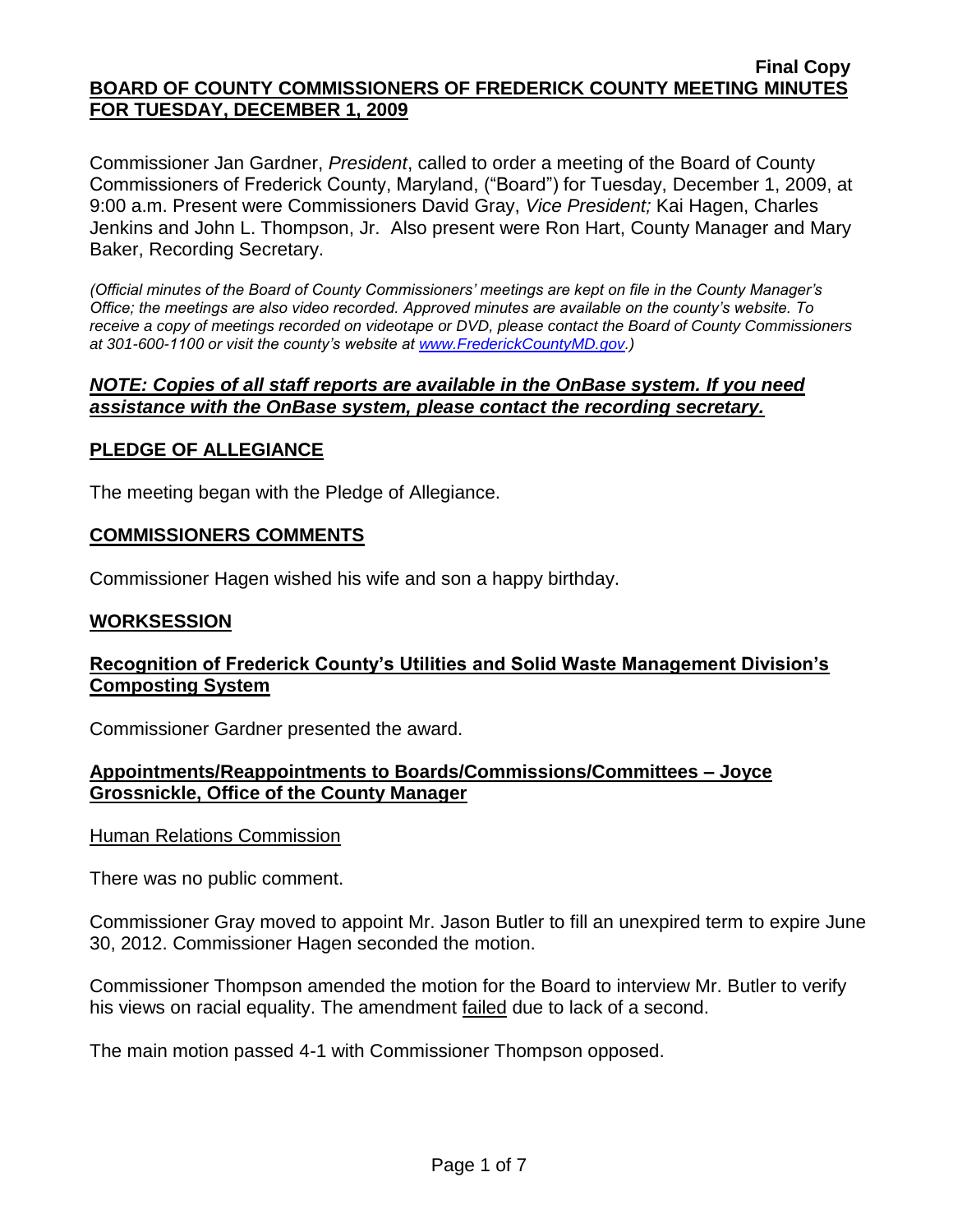#### **Final Copy BOARD OF COUNTY COMMISSIONERS OF FREDERICK COUNTY MEETING MINUTES FOR TUESDAY, DECEMBER 1, 2009**

Solid Waste Advisory Committee

There was no public comment.

Commissioner Gray moved to reappoint Dr. Harvey Alter as the at-large representative, Mr. Rolan Clark as the civic organization representative and Mr. Bryan Malseed as the business/commercial-retail representative to serve three-year terms to expire September 30, 2012. Commissioner Jenkins seconded the motion that passed 5-0.

#### **PUBLIC HEARING**

#### **Proposed Changes to the Frederick County Purchasing Rules and Regulations - Hal Good, Finance Division and Richard McCain, Office of the County Attorney**

A public hearing was held, as duly advertised, regarding the changes to the Frederick County Purchasing Rules and Regulations.

Mr. Good and Mr. McCain presented the revisions to the county's purchasing rules and regulations, Sections 1-2-16 through 1-2-34 and Sections 1-2-16 through 1-2-40.

There was no public comment.

The Board requested Section 1-2-36, keep "A" as presented and delete "B" as presented, include "B" to now state "Compliance with the contractual requirement that contractors hire only individuals lawfully entitled to work in the United States of America is material to Frederick County Government. Breach of this material contractual obligation could result in contact termination in addition to, and not in lieu of, any and all other remedies available to Frederick County Government and any and all other damages for which a contractor might be liable. Nothing herein shall require Frederick County Government to elect to terminate a contract for default to the exclusion of any other remedy." Staff was directed to come back before the Board on December 15, 2009, for adoption of the proposed ordinance reflecting the changes to the county's purchasing rules and regulations.

#### **ADMINISTRATIVE BUSINESS**

#### **Purchasing Memo #10-93 - Approval of Contract Renewal with Corporate Occupational Health Solutions - Employee Physicals, Drug Testing and Other Contract Services - Hal Good, Finance Division**

Mr. Good presented the proposed purchasing memo.

Commissioner Jenkins moved approval of Purchasing Memo #10-93 as presented. Commissioner Gray seconded the motion that passed 5-0.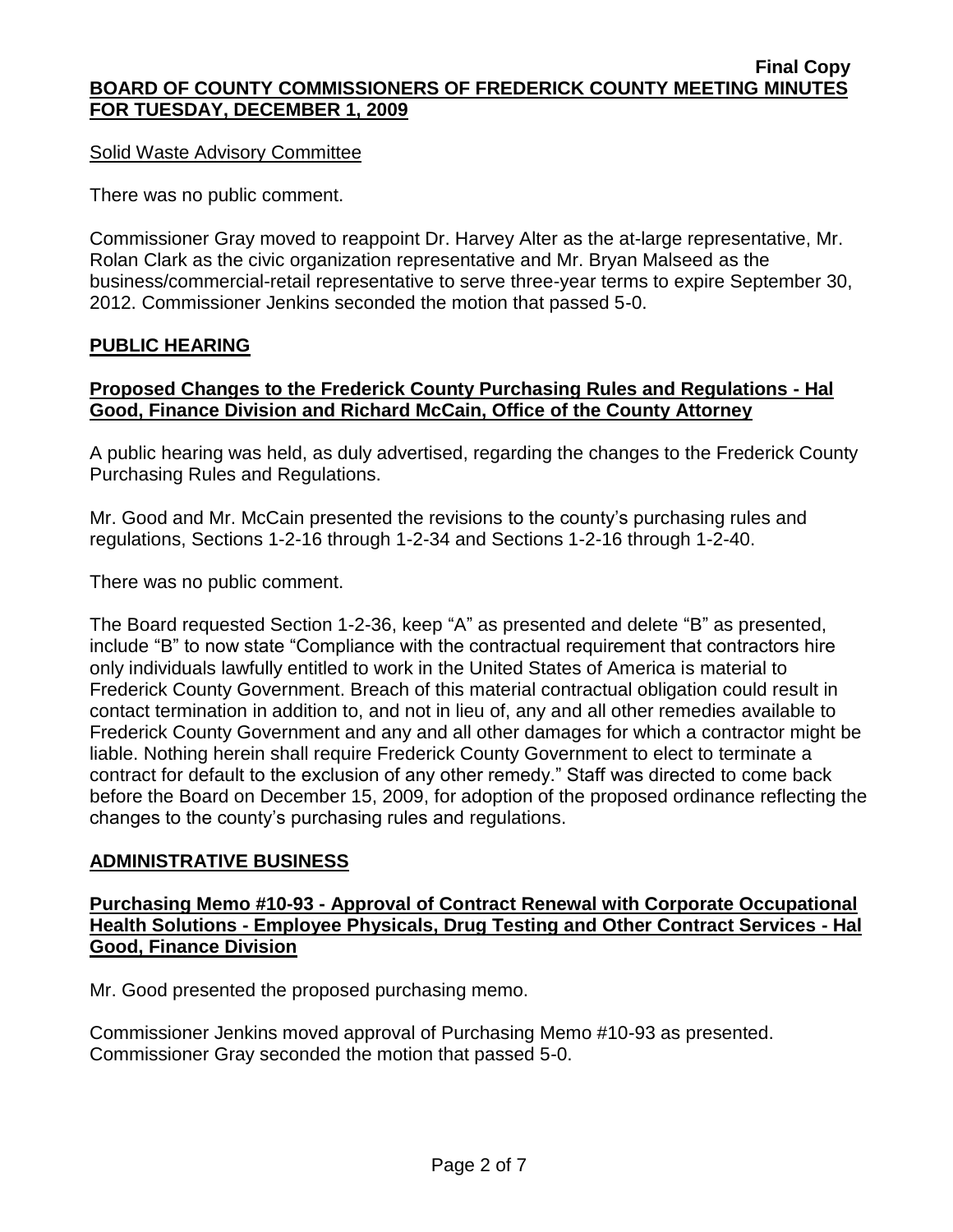### **Purchasing Memo #10-104, Heat Pump and Water Heater Replacements - Bell Court Apartments – Hal Good, Finance Division**

Mr. Good presented the proposed purchasing memo.

Commissioner Gray moved approval of Purchasing Memo #10-104 as presented. Commissioner Hagen seconded the motion that passed 4-1 with Commissioner Jenkins opposed.

### **Jefferson Drop-Off Center - Mike Marschner, Utilities and Solid Waste Management Division**

Mr. Marschner presented information regarding the requested changes proposed by the Jefferson Ruritan Club, Inc. for the Jefferson Drop-Off Center.

Commissioner Jenkins moved approval of the changes as presented. Commissioner Hagen seconded the motion that passed 5-0.

### **2009 Street Acceptance List – Brian Hovatter, Public Works Division**

Mr. Hovatter presented the street acceptance list.

Commissioner Gray moved approval of the list as presented. Commissioner Jenkins seconded the motion that passed 5-0.

#### **Countywide Comprehensive Plan Update – Eric Soter and Jim Gugel, Planning Division**

For purposes of the following motions, these abbreviations will be used.

| Ag/Rural - Agricultural/Rural        | A - Agricultural                      |
|--------------------------------------|---------------------------------------|
| VC - Village Center                  | LI - Limited Industrial               |
| <b>GI-General Industrial</b>         | <b>GC - General Commercial</b>        |
| ORI- Office, Research, Industrial    | NR - Natural Resources                |
| EI - Euclidian Institutional         | <b>OS/Rec - Open Space/Recreation</b> |
| <b>RC</b> – Resource Conservation    | R <sub>3</sub> – Residential          |
| <b>LDR - Low Density Residential</b> |                                       |

Mr. Soter briefed the Board on the discussion of the Board's working draft zoning map for the community growth areas.

#### Linganore

Staff reviewed the zoning change and language change in the Linganore area.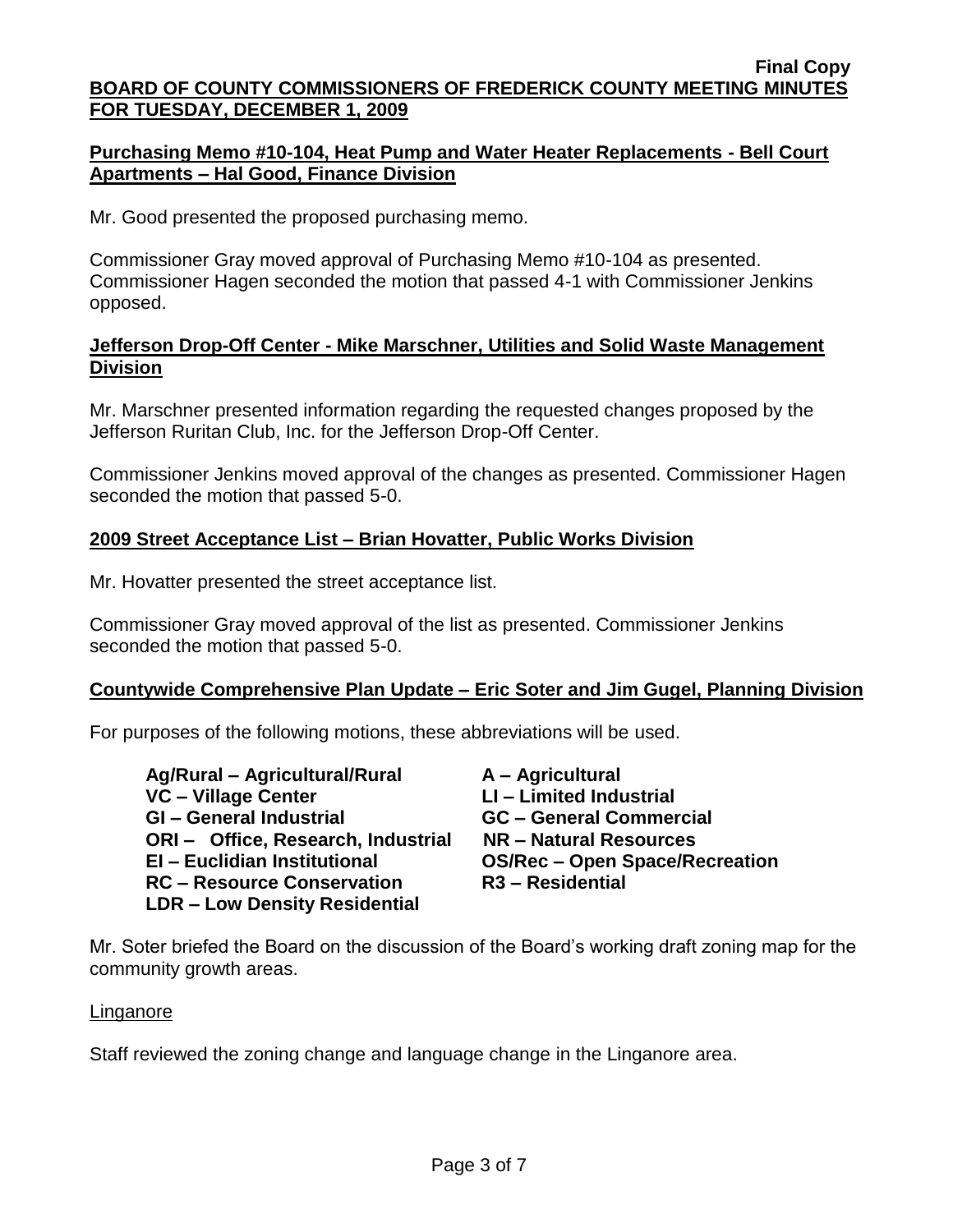The Board voted 4-1, with Commissioner Thompson opposed, to the revision to add five dwelling units per acre to the Town Center without the transfer language.

### Monrovia

Staff reviewed the zoning change in the Monrovia area.

Commissioner Hagen moved to change the zoning on the Burrell property, west of MD 75, Tax Map 97, Parcel 3, back to Ag and include the adjacent property. Commissioner Thompson seconded the motion that **failed 2-3** with Commissioners Gardner, Gray and Jenkins opposed.

#### **Jefferson**

Staff reviewed the zoning change in the Jefferson area.

Commissioner Thompson moved to change the three and a half acres from GC to VC. Commissioner Jenkins seconded the motion that failed 1-4 with Commissioners Gardner, Gray, Hagen and Jenkins opposed.

Commissioner Gardner moved to change the Ag property east of Old Houlter Road, Tax Map 84, Parcel 148, to GC. Commissioner Jenkins seconded the motion that passed 3-2 with Commissioners Hagen and Thompson opposed.

## **Frederick**

Staff reviewed the zoning changes in the Frederick area.

Commissioner Thompson moved to zone the property northwest of U.S. 340, southeast of MD 180, the Jefferson Tech Park property, Tax Map 76, Parcels 107 and 109, from MXD to ORI. The motion failed due to lack of a second.

Commissioner Jenkins moved to change the Bartlett property, Tax Map 86 and 95, Parcels 2 and 197, to LI. The motion failed due to lack of a second.

#### Urbana

Staff reviewed the zoning change in the Urbana area.

Commissioner Hagen moved to change one parcel along Mount Zion Road, the Statler property, Tax Map 85, Parcel 199, to GC. Commissioner Jenkins seconded the motion that passed 3-2 with Commissioners Gray and Thompson opposed.

Commissioner Gray moved to take the countywide comprehensive plan draft to public hearing. Commissioner Hagen seconded the motion that passed 5-0.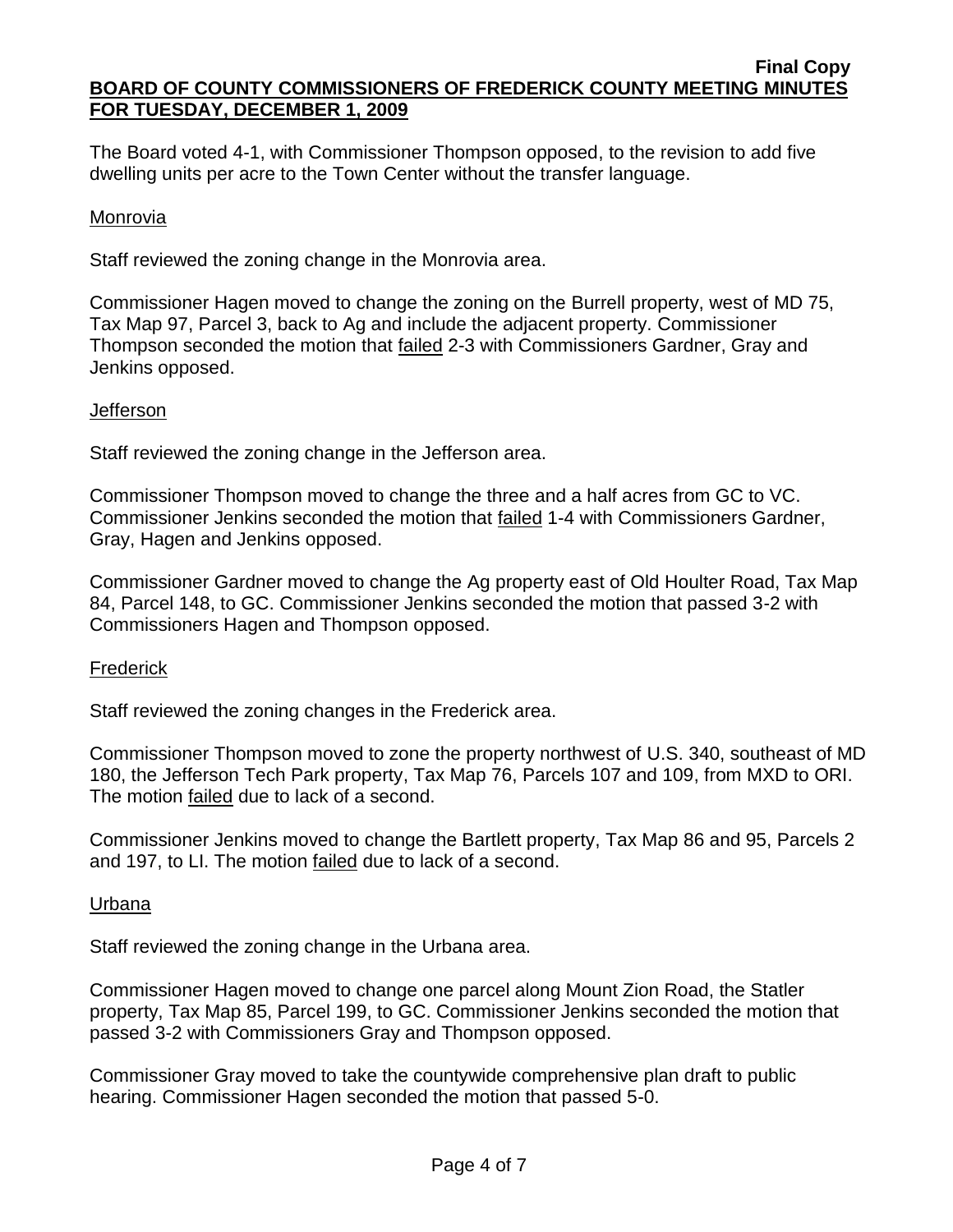### **COMMISSIONERS COMMENTS**

None.

### **PUBLIC COMMENTS**

■ Oscar Fooster

## **QUESTIONS – PRESS**

None.

### **CLOSED SESSION**

Commissioner Gary moved to proceed to closed session in accordance with Maryland Annotated Code State Government Article § 10-508(a) (1) To discuss: (i) The appointment, employment, assignment, promotion, discipline, demotion, compensation, removal, resignation, or performance evaluation of appointees, employees, or officials over whom it has jurisdiction; or (ii) Any other personnel matter that affects one or more specific individuals. Commissioner Jenkins seconded the motion that passed 5-0.

### **ADJOURN**

The meeting adjourned at 12:55 p.m.

Mary E. Baker Recording Secretary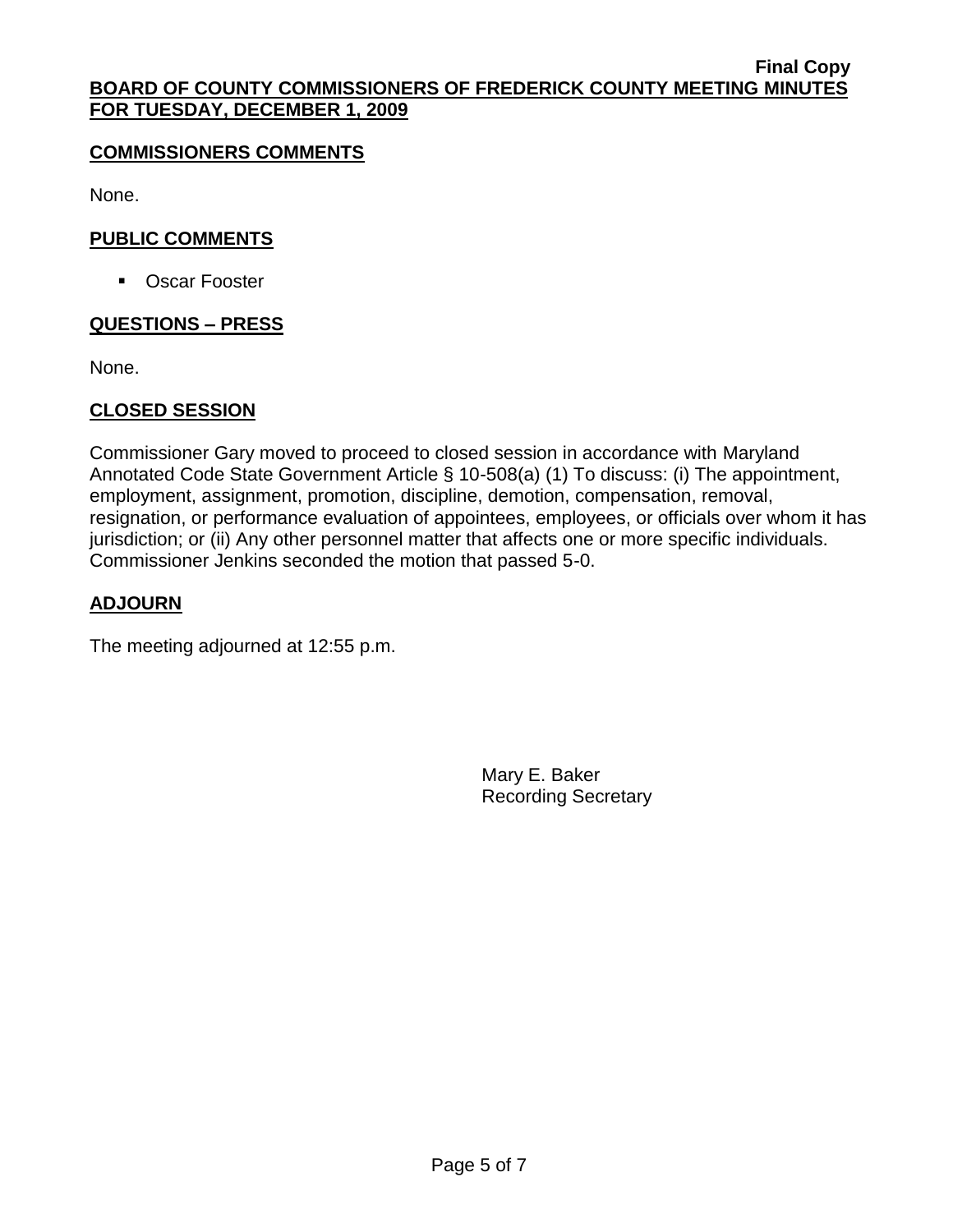#### **FORM OF STATEMENT FOR CLOSING THE MEETING OF TUESDAY, DECEMBER 1, 2009**

### **STATUTORY AUTHORITY TO CLOSE SESSION**

#### **State Government Article §10-508(a):**

(1) To discuss: (i) The appointment, employment, assignment, promotion, discipline, demotion, compensation, removal, resignation, or performance evaluation of appointees, employees, or officials over whom it has jurisdiction; or (ii) Any other personnel matter that affects one or more specific individuals.

#### **Motion:**

Commissioner Gary moved to proceed to closed session in accordance with Maryland Annotated Code State Government Article § 10-508(a) (1) To discuss: (i) The appointment, employment, assignment, promotion, discipline, demotion, compensation, removal, resignation, or performance evaluation of appointees, employees, or officials over whom it has jurisdiction; or (ii) Any other personnel matter that affects one or more specific individuals. Commissioner Jenkins seconded the motion that passed 5-0.

#### **Topic to be Discussed:**

To conduct a hearing on a personnel appeal.

Mary Baker Recording Secretary